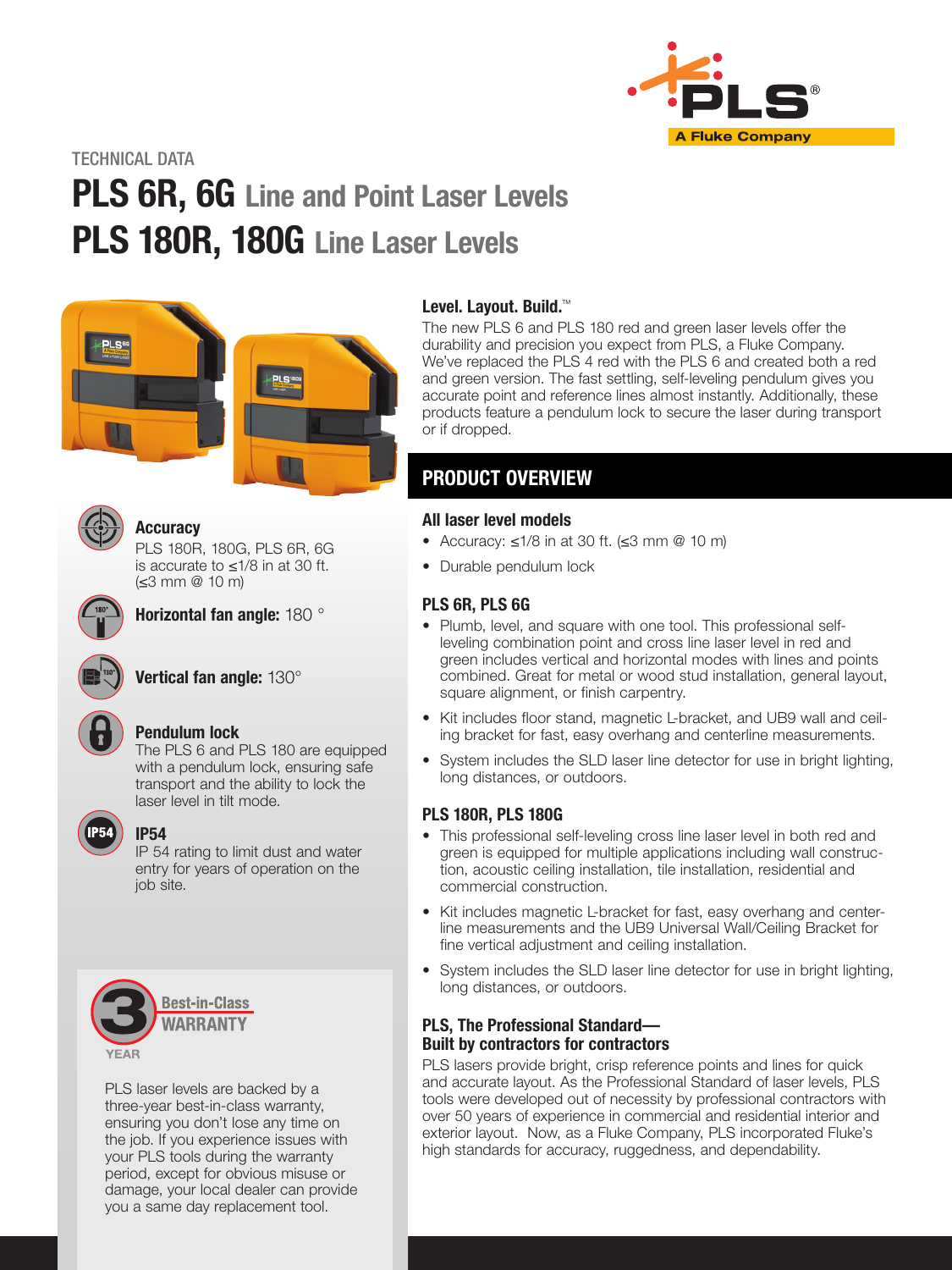



## **Specifications**

|                                     | <b>PLS 6R, 6G</b><br><b>PLS 180R, 180G</b>                                                                                                                                                                 |  |  |  |
|-------------------------------------|------------------------------------------------------------------------------------------------------------------------------------------------------------------------------------------------------------|--|--|--|
| <b>Battery</b>                      | 3 x AA Alkaline IEC LR6                                                                                                                                                                                    |  |  |  |
| <b>Battery Life, Continuous Use</b> |                                                                                                                                                                                                            |  |  |  |
| Red                                 | $\geq$ 8 hours (both lasers)                                                                                                                                                                               |  |  |  |
| Green                               | $\geq$ 3 hours (both lasers)                                                                                                                                                                               |  |  |  |
| Point Laser Direction (6 only)      | 90° up, down, left, right                                                                                                                                                                                  |  |  |  |
| Line Fan Angle                      |                                                                                                                                                                                                            |  |  |  |
| Horizontal                          | $\geq 180^\circ$                                                                                                                                                                                           |  |  |  |
| Vertical                            | $\geq 130^\circ$                                                                                                                                                                                           |  |  |  |
| <b>Working Range</b>                |                                                                                                                                                                                                            |  |  |  |
| Point Laser (6 only)                | ≤30 m (100 ft.)                                                                                                                                                                                            |  |  |  |
| Line Laser                          |                                                                                                                                                                                                            |  |  |  |
| <b>Without SLD</b>                  | ≤15 m (50 ft.)                                                                                                                                                                                             |  |  |  |
| With SLD                            | 6 m to 60 m (20 ft. to 200 ft.)                                                                                                                                                                            |  |  |  |
| Accuracy                            | ≤3 mm @ 10 m (≤1/8 in at 30 ft.)                                                                                                                                                                           |  |  |  |
| Laser Leveling                      |                                                                                                                                                                                                            |  |  |  |
| System                              | Automatic, Pendulum                                                                                                                                                                                        |  |  |  |
| Range                               | $4^\circ$                                                                                                                                                                                                  |  |  |  |
| <b>Line Laser Width</b>             | $\leq$ 2 mm at 5 m                                                                                                                                                                                         |  |  |  |
|                                     |                                                                                                                                                                                                            |  |  |  |
| Temperature                         |                                                                                                                                                                                                            |  |  |  |
| Operating                           | -10 °C to 50 °C (14 °F to 122 °F)                                                                                                                                                                          |  |  |  |
| Storage                             |                                                                                                                                                                                                            |  |  |  |
| <b>With Batteries</b>               | -18 °C to 50 °C (-0.4 °F to 122 °F)                                                                                                                                                                        |  |  |  |
| <b>Without Batteries</b>            | -20 °C to 70 °C (-13 °F to 158 °F)                                                                                                                                                                         |  |  |  |
| <b>Relative Humidity</b>            | 0 % to 90 % (0 °C to 35 °C)<br>0 % to 75 % (35 °C to 40 °C)                                                                                                                                                |  |  |  |
|                                     | 0 % to 45 % (40 °C to 50 °C)                                                                                                                                                                               |  |  |  |
| Size (H x W x L)                    | 116 mm x 64 mm x 104 mm (4.6 in x 2.5 in x 4.1 in)                                                                                                                                                         |  |  |  |
| Weight<br>Safety                    | $\sim$ 0.6 kg (1.3 lb.)<br>IEC 61010-1: Pollution Degree 2                                                                                                                                                 |  |  |  |
| Laser                               | IEC 60825-1:2014 Class 2                                                                                                                                                                                   |  |  |  |
| <b>Light Source</b>                 | Semiconductor laser diode                                                                                                                                                                                  |  |  |  |
| Max Output Power<br>Wavelength      | $< 1$ mW                                                                                                                                                                                                   |  |  |  |
| Red                                 | 635 nm $\pm$ 5 nm                                                                                                                                                                                          |  |  |  |
| Green                               | 525 nm $\pm$ 5 nm                                                                                                                                                                                          |  |  |  |
| Electromagnetic Compatibility (EMC) |                                                                                                                                                                                                            |  |  |  |
|                                     | IEC 61326-1: Basic Electromagnetic Environment CISPR 11: Group 1, Class B                                                                                                                                  |  |  |  |
|                                     | Group 1: Equipment has intentionally generated and/or uses conductively-coupled radio frequency energy<br>that is necessary for the internal function of the equipment itself.                             |  |  |  |
| International                       | Class B: Equipment is suitable for use in domestic establishments and in establishments directly con-<br>nected to a low voltage power supply network which supplies buildings used for domestic purposes. |  |  |  |
|                                     | Emissions that exceed the levels required by CISPR 11 can occur when the equipment is connected to<br>a test object                                                                                        |  |  |  |
| Korea (KCC)                         | Class B Equipment (Broadcast communications equipment for home)                                                                                                                                            |  |  |  |
| USA (FCC)                           | 47 CFR 15 subpart B. This product is considered an exempt device per clause 15.103.                                                                                                                        |  |  |  |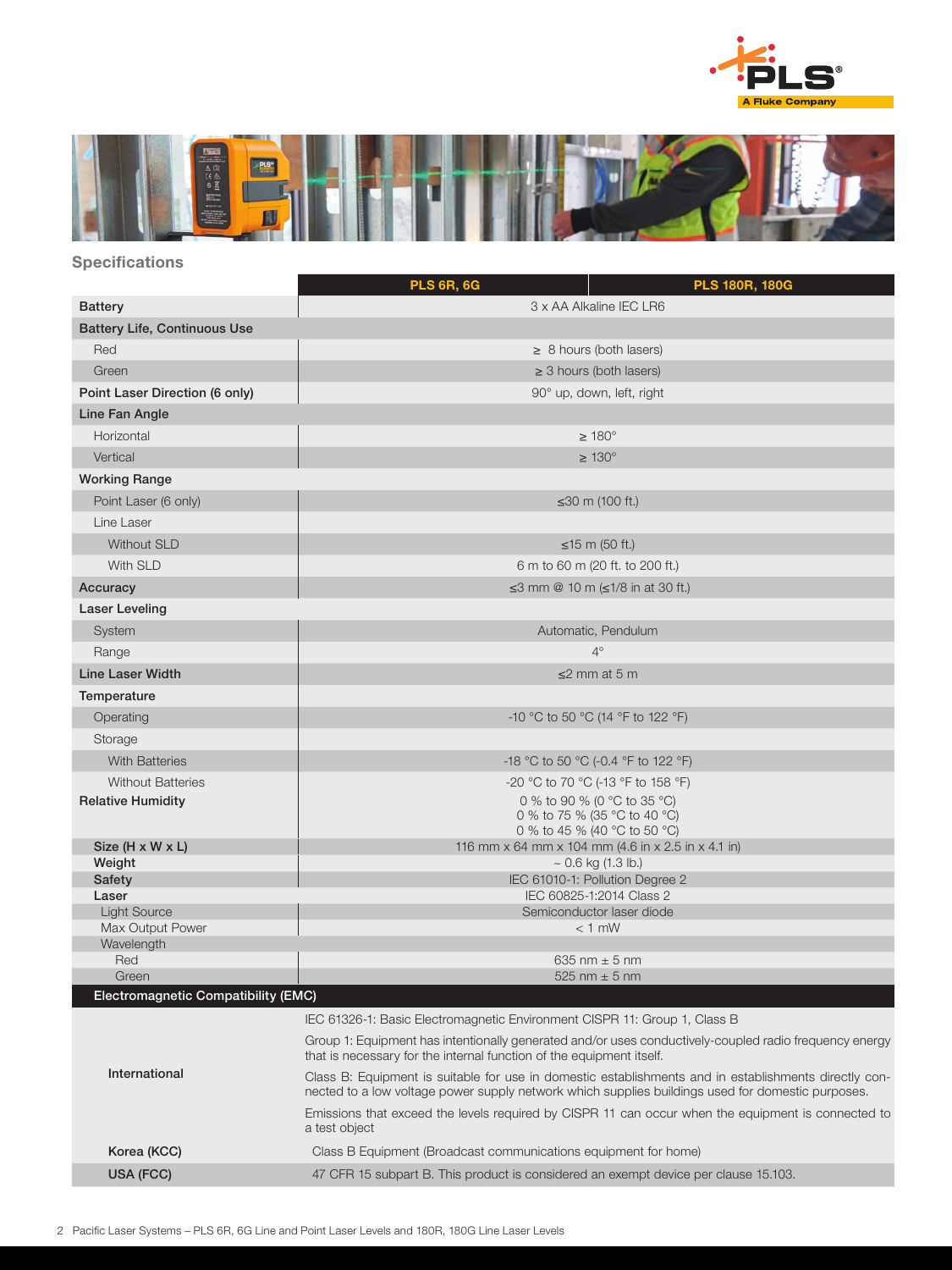



#### Ordering information

| <b>Laser levels</b> |                     |                                             |                                                                                                                                                                                                                                                                                                                       |  |  |  |
|---------------------|---------------------|---------------------------------------------|-----------------------------------------------------------------------------------------------------------------------------------------------------------------------------------------------------------------------------------------------------------------------------------------------------------------------|--|--|--|
| <b>Part number</b>  | <b>SKU</b>          | <b>Item description</b>                     | What's in the box                                                                                                                                                                                                                                                                                                     |  |  |  |
| 5009423             | PLS 6R Z            | Cross Line and Point Red<br>Laser Bare Tool | PLS 6R laser level, PLS canvas pouch, PLS BP5 alkaline battery pack,<br>Safety Sheet and Quick Reference Guide                                                                                                                                                                                                        |  |  |  |
| 5009438             | PLS 6R KIT          | Cross Line and Point Red<br>Laser Kit       | PLS 6R laser level, PLS canvas pouch, PLS BP5 alkaline battery pack,<br>PLS UB9 Universal Ceiling and Wall Bracket, PLS FS Floor Stand, PLS MLB<br>Magnetic L-Bracket, PLS RRT4 Red Reflective Target, Safety Sheet and<br>Quick Reference Guide                                                                      |  |  |  |
| 5009445             | PLS 6R SYS          | Cross Line and Point Red<br>Laser System    | PLS 6R laser level, PLS canvas pouch, PLS BP5 alkaline battery pack,<br>PLS SLD-RED Red Laser Line Detector, PLS 60520 SLD Clamp, PLS UB9<br>Universal Ceiling and Wall Bracket, PLS FS Floor Stand, PLS MLB Magnetic<br>L-Bracket, PLS RRT4 Red Reflective Target, Safety Sheet and Quick<br>Reference Guide         |  |  |  |
| 5009461             | PLS 6GZ             | Cross Line and Point Green<br>Bare Tool     | PLS 6G laser level, PLS canvas pouch, PLS BP5 alkaline battery pack,<br>Safety Sheet and Quick Reference Guide                                                                                                                                                                                                        |  |  |  |
| 5009489             | PLS 6G KIT          | Cross Line and Point Green<br>Laser Kit     | PLS 6G laser level, PLS canvas pouch, PLS BP5 alkaline battery pack,<br>PLS UB9 Universal Ceiling and Wall Bracket, PLS FS Floor Stand, PLS MLB<br>Magnetic L-Bracket, PLS GRT4 Green Reflective Target, Safety Sheet and<br>Quick Reference Guide                                                                    |  |  |  |
| 5009492             | PLS 6G SYS          | Cross Line and Point Green<br>Laser System  | PLS 6G laser level, PLS canvas pouch, PLS BP5 alkaline battery pack, PLS<br>SLD-GREEN Green Laser Line Detector, PLS 60520 SLD Clamp, PLS UB9<br>Universal Ceiling and Wall Bracket, PLS FS Floor Stand, PLS MLB Magnetic<br>L-Bracket, PLS GRT4 Green Reflective Target, Safety Sheet and Quick<br>Reference Guide   |  |  |  |
| 5017279             | <b>PLS 180R Z</b>   | Cross Line Red Laser Bare<br>Tool           | PLS 180R laser level, PLS canvas pouch, PLS BP5 alkaline battery pack,<br>Safety Sheet and Quick Reference Guide                                                                                                                                                                                                      |  |  |  |
| 5009450             | PLS 180R KIT        | Cross Line Red Laser Kit                    | PLS 180R laser level, PLS canvas pouch, PLS BP5 alkaline battery pack,<br>PLS UB9 Universal Ceiling and Wall Bracket, PLS FS Floor Stand, PLS MLB<br>Magnetic L-Bracket, PLS RRT4 Red Reflective Target, Safety Sheet and<br>Quick Reference Guide                                                                    |  |  |  |
| 5019428             | PLS 180R SYS        | <b>Cross Line Red Laser</b><br>System       | PLS 180R laser level, PLS canvas pouch, PLS BP5 alkaline battery pack,<br>PLS SLD-RED Red Laser Line Detector, PLS 60520 SLD Clamp, PLS UB9<br>Universal Ceiling and Wall Bracket, PLS FS Floor Stand, PLS MLB Magnetic<br>L-Bracket, PLS RRT4 Red Reflective Target, Safety Sheet and Quick<br>Reference Guide       |  |  |  |
| 5017287             | <b>PLS 180G Z</b>   | Cross Line Green Laser<br>Bare Tool         | PLS 180G laser level, PLS canvas pouch, PLS BP5 alkaline battery pack,<br>Safety Sheet and Quick Reference Guide                                                                                                                                                                                                      |  |  |  |
| 5009509             | PLS 180G KIT        | Cross Line Green Laser Kit                  | PLS 180G laser level, PLS canvas pouch, PLS BP5 alkaline battery pack,<br>PLS UB9 Universal Ceiling and Wall Bracket, PLS FS Floor Stand, PLS MLB<br>Magnetic L-Bracket, PLS GRT4 Green Reflective Target, Safety Sheet and<br>Quick Reference Guide                                                                  |  |  |  |
| 5019437             | <b>PLS 180G SYS</b> | Cross Line Green Laser<br>System            | PLS 180G laser level, PLS canvas pouch, PLS BP5 alkaline battery pack,<br>PLS SLD-GREEN Green Laser Line Detector, PLS 60520 SLD Clamp, PLS<br>UB9 Universal Ceiling and Wall Bracket, PLS FS Floor Stand, PLS MLB<br>Magnetic L-Bracket, PLS GRT4 Green Reflective Target, Safety Sheet and<br>Quick Reference Guide |  |  |  |